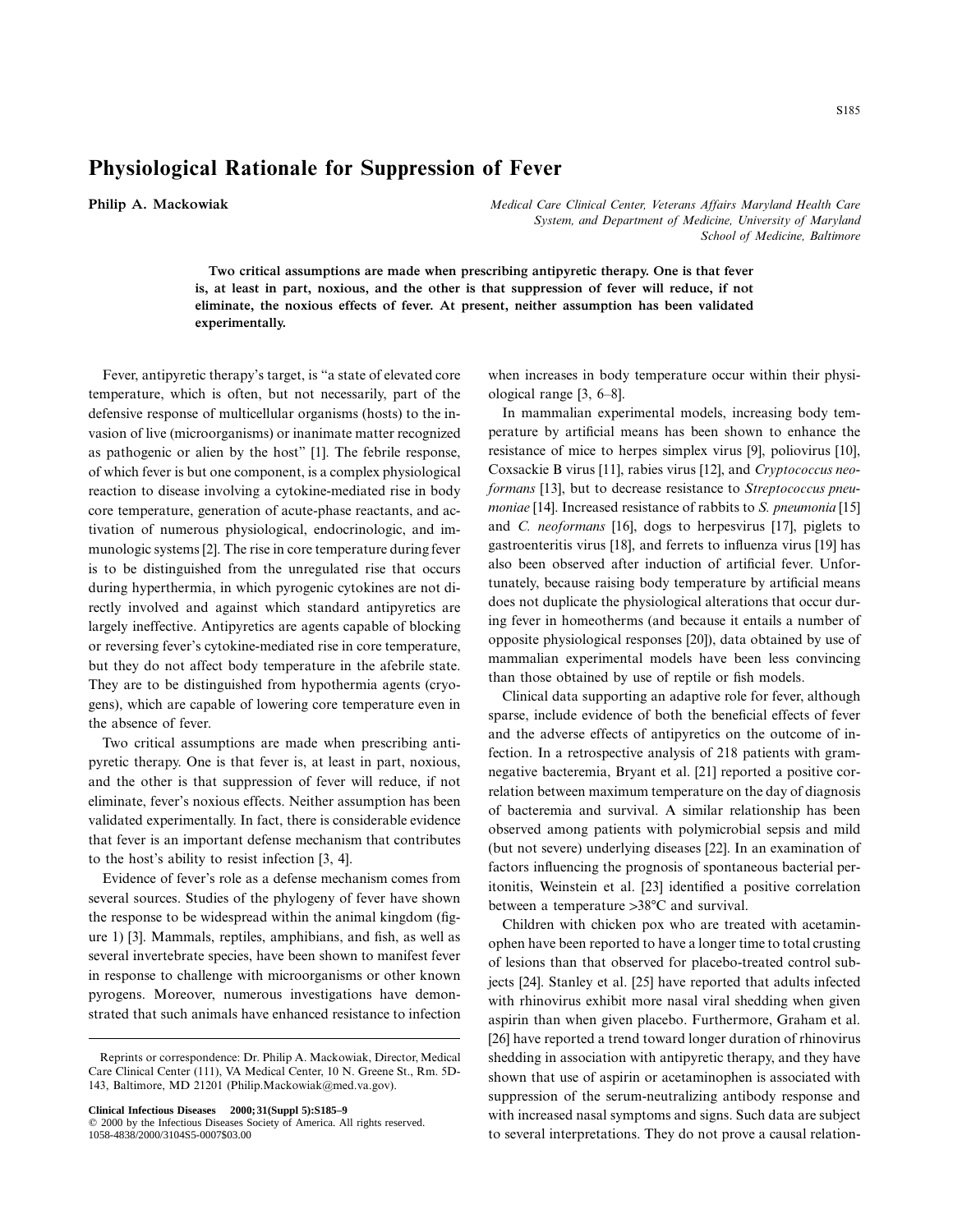

Figure 1. Evolutionary tree of animals. A febrile response has been documented in the phyla Vertebrata, Arthropoda, and Annelida. These observations suggest that the febrile response evolved more than 4 million years ago, at approximately the time when evolutionary lines leading to arthropods and annelids diverged. Reprinted with permission from Mackowiak [5].

ship between fever and improved prognosis during infection. Nevertheless, they are consistent with such a relationship, and when considered in concert with the phylogeny of the febrile response and the animal data summarized above, they constitute strong circumstantial evidence that fever is an adaptive response in most situations.

Whereas the foregoing investigations examined the relationship between elevation of core temperature and outcome of infection, others have considered the endogenous mediators of the febrile response. In such studies, all 4 of the major pyrogenic cytokines have been shown to have immune-potentiating capabilities, which might theoretically enhance resistance to infection [27]. In vitro and in vivo investigations of these cytokines have provided evidence of a protective effect of interferon (IFN), TNF- $\alpha$ , and/or IL-1 against *Plasmodia* species [28–30], *Toxoplasma gondii* [31], *Leishmania major* [32], *Trypanosoma cruzi* [33], and *Cryptosporidium* species [34].

Several recent reports have also shown pyrogenic cytokines to have enhanced resistance to viral [35–37] and bacterial infections [38, 39]. Treatment of normal and granulocytopenic animals with IL-1 has been shown to prevent the death of some animals with gram-positive and gram-negative bacterial infections [39]. However, IL-1 is effective only if administered an appreciable time (e.g., 24 h) before initiation of infections with rapidly fatal courses. For less acute infections, administration of IL-1 can be delayed until shortly after the infectious challenge. Such observations suggest that the physiological effects of fever that enhance resistance to infection might be limited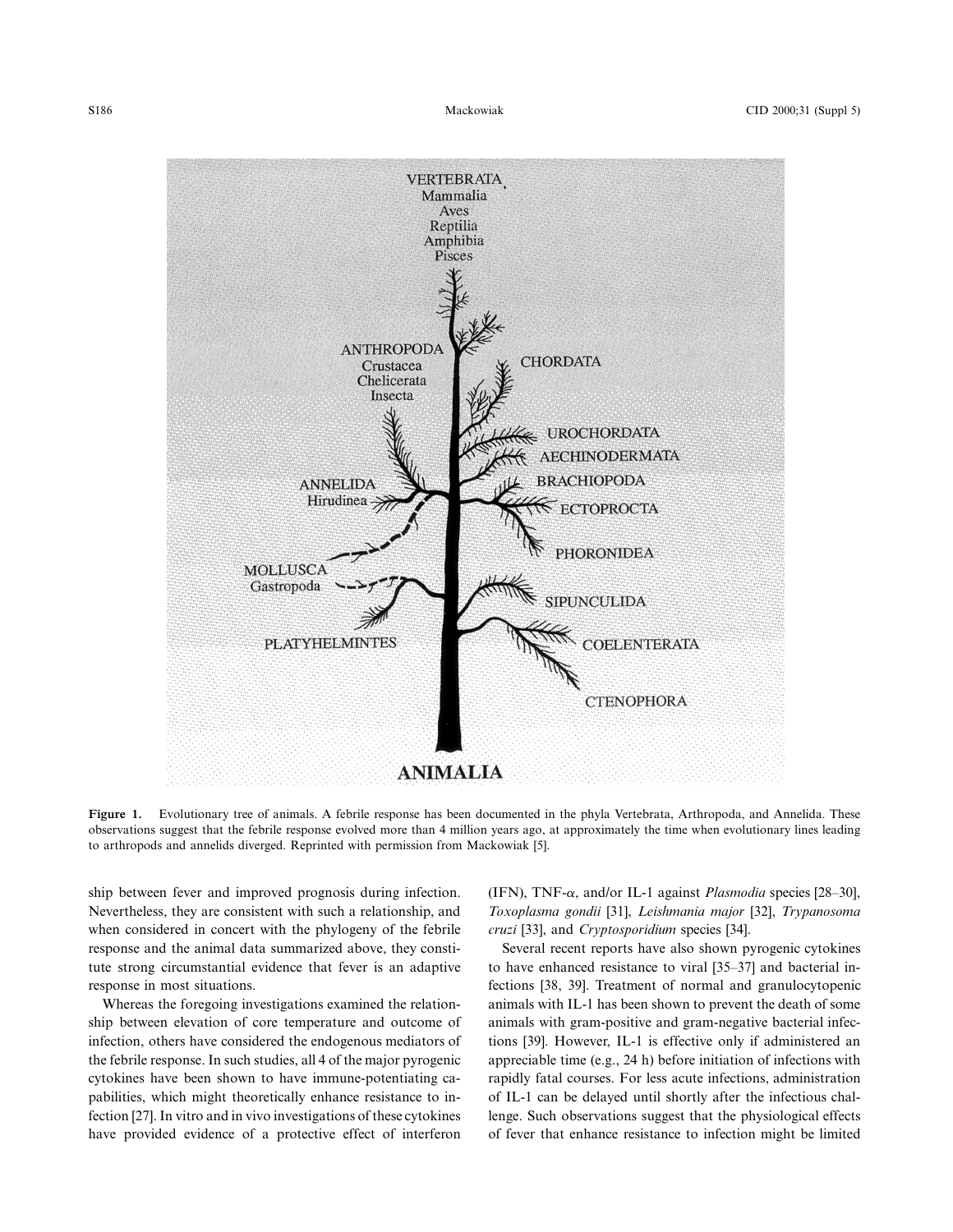to localized infections or systemic infections of only mild to moderate severity.

These data raise the possibility that suppression of fever, at least during infections, might be counterproductive. However, recent reports demonstrating a role for IL-1, TNF- $\alpha$ , IL-6, and IFN in mediating the physiological abnormalities of at least some infections suggest that fever's mediators may, at times, exert a detrimental effect. The most persuasive evidence in this regard derives from studies of gram-negative bacterial sepsis [40]. It has long been suspected that bacterial lipopolysaccharide (LPS) plays a pivotal role in the syndrome. Purified LPS induces a spectrum of physiological abnormalities that are similar to those that occur in patients with gram-negative bacterial sepsis. In experimental animals, challenge with LPS causes TNF- $\alpha$  and IL-1 to be released into the bloodstream coincident with the appearance of signs of sepsis [41]. Furthermore, patients with the septic syndrome have detectable levels of circulatory TNF- $\alpha$ , IL-1, and IL-6, independent of culture-documented infection; such levels correlate inversely with survival [42].

IL-1, alone or in combination with other cytokines, induces many of the same physiological abnormalities (e.g., fever, hypoglycemia, shock, and death) seen after administration of purified LPS [43]. In a murine experimental model for septic shock, IFN administered either before or as long as 4 h after LPS challenge increased mortality, whereas pretreatment with anti-IFN antibody significantly reduced mortality [44]. In several recent investigations, the adverse effects of gram-negative bacterial sepsis, injections of LPS, or both have been attenuated by pretreatment of experimental animals with IL-1 antagonists [45, 46] and monoclonal antibodies directed against  $TNF-\alpha$  [47, 48]. Furthermore, animals rendered tolerant to TNF- $\alpha$  by means of repeated injections of the recombinant cytokine were protected against the hypotension, hypothermia, and lethality of gram-negative bacterial sepsis [49].

Taken together, these observations have led to a growing conviction that pyrogenic cytokines are central mediators of the clinical and humoral manifestations of gram-negative bacterial sepsis. These observations have generated intense interest, although, to date, there has been little progress [50] in the clinical application of antagonists of such cytokines. Analysis of similar data suggests that pyrogenic cytokines might mediate at least some of the systemic manifestations and/or local manifestations of sepsis due to gram-positive bacteria [41, 51, 52], AIDS [53], spirochetal infections [54, 55], meningitis [56], adult respiratory distress syndrome [53, 57], suppurative arthritis [58], and mycobacteriosis [59].

With regard to the widely held perception that fever is capable of inducing thermal damage in some situations, the increases in core temperature encountered during fever, which rarely exceed a temperature of 41°C, have never been shown to be harmful per se [60]. Nevertheless, many clinicians believe that, for certain patients, even the relatively modest increases

in core temperature encountered during fever are deleterious and should therefore be suppressed. Children, primarily those between 3 months of age and 5 years of age, are one such category of patients. Among children of this age, the frequency of seizures reported to occur during episodes of fever has ranged from 2% to 5% in the United States and western Europe [61, 62] to as high as 14% in other selected countries [63]. Although most children have temperatures of  $\leq 39.0^{\circ}$ C at the time of their seizure [64], many tolerate even higher fevers later without experiencing convulsions [65]. Unfortunately, antipyretic therapy has not been shown to protect against recurrences of febrile seizure in the few controlled trials that have been conducted to date [66].

It has also been suggested that patients with underlying cardiovascular or pulmonary disorders might be especially susceptible to the adverse effects of fever because of the increased metabolic demands imposed by the elevated temperature [67]. Such demands, which peak during the chill phase (largely as a result of shivering) include increases in sympathetic tone [20], oxygen consumption, respiratory minute volume, and respiratory quotient [68]. Although these have been proffered as prima facie justification for the use of antipyretic therapy for patients with underlying cardiopulmonary disorders, the risk/ benefit ratio of such therapy has yet to be determined.

Antipyretic therapy might also be justified, at least in theory, if the metabolic cost of fever exceeded its physiological benefit, if the treatment provided symptomatic relief without adversely affecting the course of the febrile illness, or if the toxicologic costs (i.e., side effects) of the antipyretic regimen were appreciably lower than its beneficial effects. Unfortunately, although clinicians have long argued the validity of each of these propositions as justification for antipyretic therapy, few experimental observations exist to support any of these arguments [69].

## **References**

- 1. International Union of Physiological Sciences Thermal Commission. Glossary of terms for thermal physiology. 2d ed. Pflugers Arch **1987**;410: 567–87.
- 2. Mackowiak PA, Bartlett JG, Borden EC, et al. Concepts of fever: recent advances and lingering dogma. Clin Infect Dis **1997**;25:119–38.
- 3. Kluger MJ, Kozak W, Conn CA, et al. The adaptive value of fever. In: Mackowiak PA, ed. Fever: basic mechanisms and management. 2d ed. Philadelphia: Lippincott-Raven, **1997**:255–66.
- 4. Mackowiak PA. Fever: blessing or curse? A unifying hypothesis. Ann Intern Med **1994**;120:1037–40.
- 5. Mackowiak PA. Temperature regulation and the pathogenesis of fever. In: Mandell GL, Douglas RG, Bennett JE, eds. Principles and practice of infectious diseases. 5th ed. Philadelphia: Churchill Livingstone, **2000**: 604–22.
- 6. Kluger MJ, Ringler DH, Anver MR. Fever and survival. Science **1975**;188: 166–8.
- 7. Bernheim HA, Kluger MJ. Fever: effect of drug-induced antipyresis on survival. Science **1976**;193:237–9.
- 8. Covert JR, Reynolds WW. Survival value of fever in fish. Nature **1977**;267: 43–5.
- 9. Schmidt JR, Rasmussen AF Jr. The influence of environmental temperature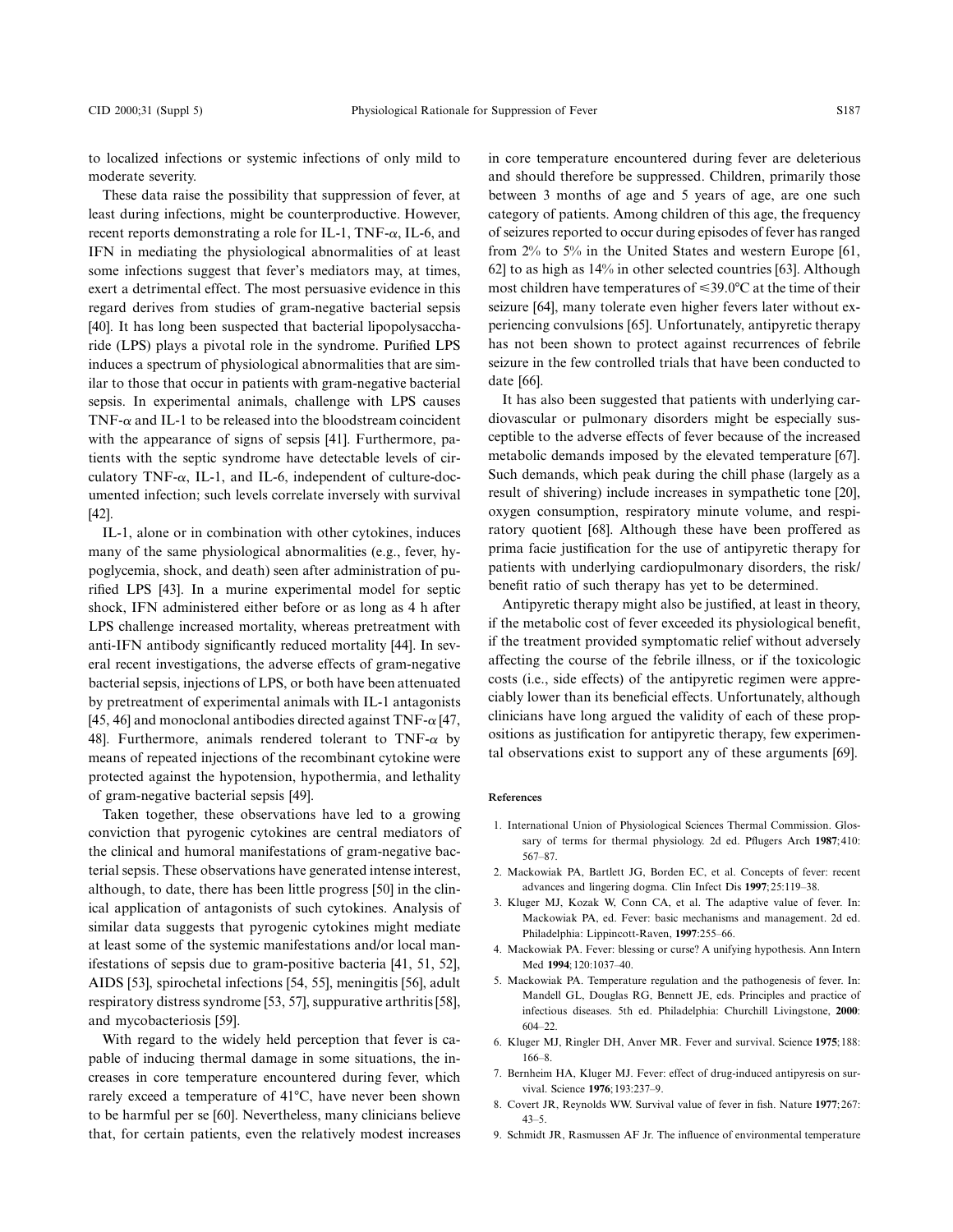on the course of experimental herpes simplex infection. J Infect Dis **1960**;107:356–60.

- 10. Lwoff A. Factors influencing the evolution of viral diseases at the cellular level and in the organism. Bacteriol Rev **1959**;23:109–24.
- 11. Walker DL, Boring WD. Factors influencing host-virus interactions. III. Further studies on the alteration of Coxsackie virus infection in adult mice by environmental temperature. J Immunol **1958**;80:39–44.
- 12. Bell JF, Moore GJ. Effects of high ambient temperature on various stages of rabies virus infection in mice. Infect Immun **1974**;10:510–5.
- 13. Kuhn LR. Effect of elevated body temperature on cryptococcus in mice. Proc Soc Exp Biol Med **1949**;71:341–3.
- 14. Eiseman B, Mallette WG, Wotkyns RS, Summers WB, Tong JL. Prolonged hypothermia in experimental pneumococcal peritonitis. J Clin Invest **1956**;35:940–6.
- 15. Rich AR, McKee CM. The mechanism of a hitherto unexplained form of native immunity to the type III pneumococcus. Bull Johns Hopkins Hosp **1936**;59:171–207.
- 16. Kuhn LR. Growth and viability of *Cryptococcus hominis* at mouse and rabbit body temperatures. Proc Soc Exp Biol Med **1939**;41:573–4.
- 17. Carmichael LE, Barnes FD. Effect of temperature on growth of canine herpes virus in canine kidney cell and macrophage cultures. J Infect Dis **1969**; 120:664–8.
- 18. Furuchi S, Shimizu Y. Effect of ambient temperatures on multiplication of attenuated transmissible gastroenteritis virus in the bodies of newborn piglets. Infect Immun **1976**;13:990–2.
- 19. Toms GL, Davies JA, Woodward CG, Sweet C, Smith H. The relation of pyrexia and nasal inflammatory response to virus levels in nasal washings of ferrets infected with influenza viruses of differing virulence. Br J Exp Path **1977**;58:444–58.
- 20. Greisman SE. Cardiovascular alterations during fever. In: Mackowiak PA, ed. Fever: basic mechanisms and management. New York: Raven Press, **1991**:143–65.
- 21. Bryant RE, Hood AF, Hood CE, Koenig MG. Factors affecting mortality of gram-negative rod bacteremia. Arch Intern Med **1971**;127:120–8.
- 22. Mackowiak PA, Browne RH, Southern PM Jr, Smith JW. Polymicrobial sepsis; analysis of 184 cases using log linear models. Am J Med Sci **1980**;280:73–80.
- 23. Weinstein MR, Iannini PB, Staton CW, Eichoff TC. Spontaneous bacterial peritonitis: a review of 28 cases with emphasis on improved survival and factors influencing prognosis. Am J Med **1978**;64:592–8.
- 24. Dorn TF, DeAngelis C, Baumgardner RA, et al. Acetaminophen: more harm than good for chicken pox? J Pediatr **1989**;114:1045–8.
- 25. Stanley ED, Jackson GG, Panusarn C, et al. Increased viral shedding with aspirin treatment of rhinovirus infection. JAMA **1975**;231:1248–51.
- 26. Graham MH, Burrell CJ, Douglas RM, et al. Adverse effects of aspirin, acetaminophen, and ibuprofen on immune function, viral shedding, and clinical status in rhinovirus-infected volunteers. J Infect Dis **1990**;162: 1277–82.
- 27. Dinarello CA. Endogenous pyrogens. The role of cytokines in the pathogenesis of fever. In: Mackowiak PA, ed. Fever: basic mechanisms and management. New York: Raven Press, **1991**:23–47.
- 28. Mellouk S, Green SJ, Nacy CA, Hoffman SL. IFN- $\gamma$  inhibits development of *Plasmodium berghei* exoerythrocytic stages in hepatocytes by an Larginine–dependent effector mechanism. J Immunol **1991**;146:3971–6.
- 29. Naotunne TS, Karunaweera ND, Del Giudice G, et al. Cytokines kill malaria parasites during infection crisis: extracellular complementary factors are essential. J Exp Med **1991**;173:523–9.
- 30. Curfs JHAJ, Van Der Meer JWM, Sauerwein RW, Eling WMC. Low dosages of interleukin 1 protect mice against lethal cerebral malaria. J Exp Med **1990**;172:1287–91.
- 31. Woodman JP, Dimier IH, Bout DT. Human endothelia cells are activated by IFN-g to inhibit *Toxoplasmosis gondii* replication: inhibition is due to a different mechanism from that existing in mouse macrophages and human fibroblasts. J Immunol **1991**;147:2019–23.
- 32. Liew FY, Li Y, Millotts S. Tumor necrosis factor- $\alpha$  synergizes with IFN- $\gamma$ in mediating killing of *Leishmania major* through the induction of nitric oxide. J Immunol **1990**;145:4306–10.
- 33. Torrico F, Heremans H, Rivera MT, Van Marck E, Billiau A, Carlier Y. Endogenous IFN-g is required for resistance to acute *Trypanosoma cruzi* infection in mice. J Immunol **1991**;146:3626–32.
- 34. Ungar BVP, Kao T-C, Burris JA, Finkelman FD. *Cryptosporidium* infection in an adult mouse model: independent roles for IFN- $\gamma$  and CD4<sup>+</sup> T lymphocytes in protective immunity. J Immunol **1991**;147:1014–22.
- 35. Sambhi SK, Kohonen-Corish MRJ, Ramshaw IA. Local production of tumor necrosis factor encoded by recombinant vaccinia virus is effective in controlling viral replication in vivo. Proc Natl Acad Sci USA **1991**;88: 4025–9.
- 36. Feduchi E, Carrasco L. Mechanism of inhibition of HSV-1 replication by tumor necrosis factor and interferon. Virology **1991**;180:822–5.
- 37. Strijp HAG, Van Der Tol ME, Miltenburgh LAM, Van Kessel KPM, Verhoff J. Tumor necrosis factor triggers granulocytes to internalize complementcoated virus particles. Immunology **1991**;73:77–82.
- 38. Hedges S, Anderson P, Lidin-Janson G, Deman P, Svanborg C. Interleukin-6 response to deliberate colonization of the human urinary tract with gram-negative bacteria. Infect Immun **1991**;59:421–7.
- 39. Vogels MTE, Vander Meer JWM. Use of immune modulators in nonspecific therapy of bacterial infections. Antimicrob Agents Chemother **1992**;36:  $1 - 5$ .
- 40. Bernheim HA, Bodel T, Askenase PW, Atkins E. Effects of fever on host defense mechanisms after injection of the lizard *Diposaurus dorsalis.* Br J Exp Pathol **1978**;59:76–84.
- 41. Dinarello CA. The proinflammatory cytokines interleukin-1 and tumor necrosis factor and treatment of the septic shock syndrome. J Infect Dis **1991**;163:1177–84.
- 42. Casey LC, Balk RA, Bone RC. Plasma cytokine and endotoxin levels correlate with survival in patients with the sepsis syndrome. Ann Intern Med **1993**;119:771–8.
- 43. Johnson J, Brigman KL, Jesmok G, Meyrick B. Morphologic changes in lungs of anesthetized sheep following intravenous infusion of recombinant tumor necrosis factor a. Am Rev Respir Dis **1991**;144:179–86.
- 44. Heinzel FP. The role of IFN- $\gamma$  in the pathology of experimental endotoxemia. J Immunol **1990**;145:2920–4.
- 45. Henricson BE, Neta R, Vogel SN. An interleukin-1 receptor antagonist blocks lipopolysaccharide-induced colony-stimulating factor production and early endotoxin tolerance. Infect Immun **1991**;59:1188–91.
- 46. Ohlsson K, Björk P, Bergenfeldt M, Hageman R, Thompson RC. Interleukin-1 receptor antagonist reduces mortality from endotoxin shock. Nature **1990**;348:550–2.
- 47. Opal SM, Cross AS, Sadoff JC, et al. Efficacy of antilipopolysaccharide and anti–tumor necrosis factor monoclonal antibodies in a neutropenic rat model of *Pseudomonas* sepsis. J Clin Invest **1991**;88:885–90.
- 48. Overbeek BP, Veringa EM. Role of antibodies and antibiotics in aerobic gram-negative septicemia: possible synergism between antimicrobial treatment and immunotherapy. Rev Infect Dis **1991**;13:751–60.
- 49. Alexander HR, Sheppard BC, Jensen JC, et al. Treatment with recombinant tumor necrosis factor–alpha protects rats against lethality, hypotension, and hypothermia of gram-negative sepsis. J Clin Invest **1991**;88:34–9.
- 50. Fisher CJ Jr, Agosti JM, Opal SM, et al. Treatment of septic shock with tumor necrosis factor receptor: Fc fusion protein. N Engl J Med **1996**; 334:1697–702.
- 51. Freudenbrg MA, Galanos C. Tumor necrosis factor alpha mediates lethal activity of killed gram-negative and gram-positive bacteria in d-galactosamine–treated mice. Infect Immun **1991**;59:2110–5.
- 52. Gibson RL, Redding GJ, Henderson WR, Truog WE. Group B streptococcus induces tumor necrosis factor in neonatal piglets: effect of the tumor necrosis factor inhibitor pentoxifylline on hemodynamics and gas exchange. Am Rev Respir Dis **1991**;143:598–604.
- 53. Birx DL, Redfield RR, Tencer K, Fowler A, Burke DS, Tosato G. Induction